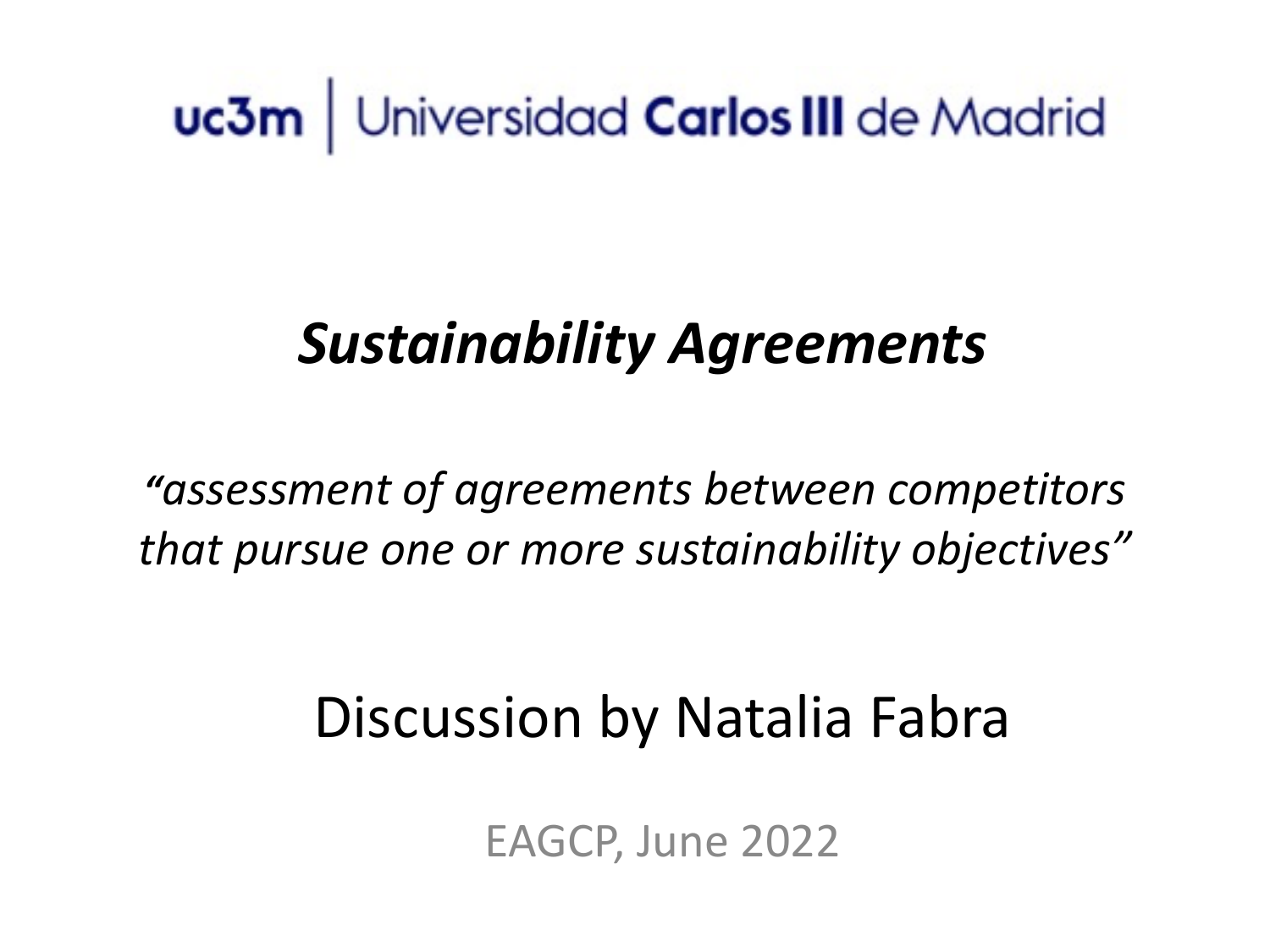## **Overview**

- Overarching question:
	- How competition rules can help sustainability
- Main objective:
	- Provide more clarity in the guidance on horizontal agreements between competitors with a sustainability objective
	- *Soft safe harbour* for sustainability standards
		- Transparent, non-compulsory, open, with a monitoring system, should not involve info exchange and not lead to high price increases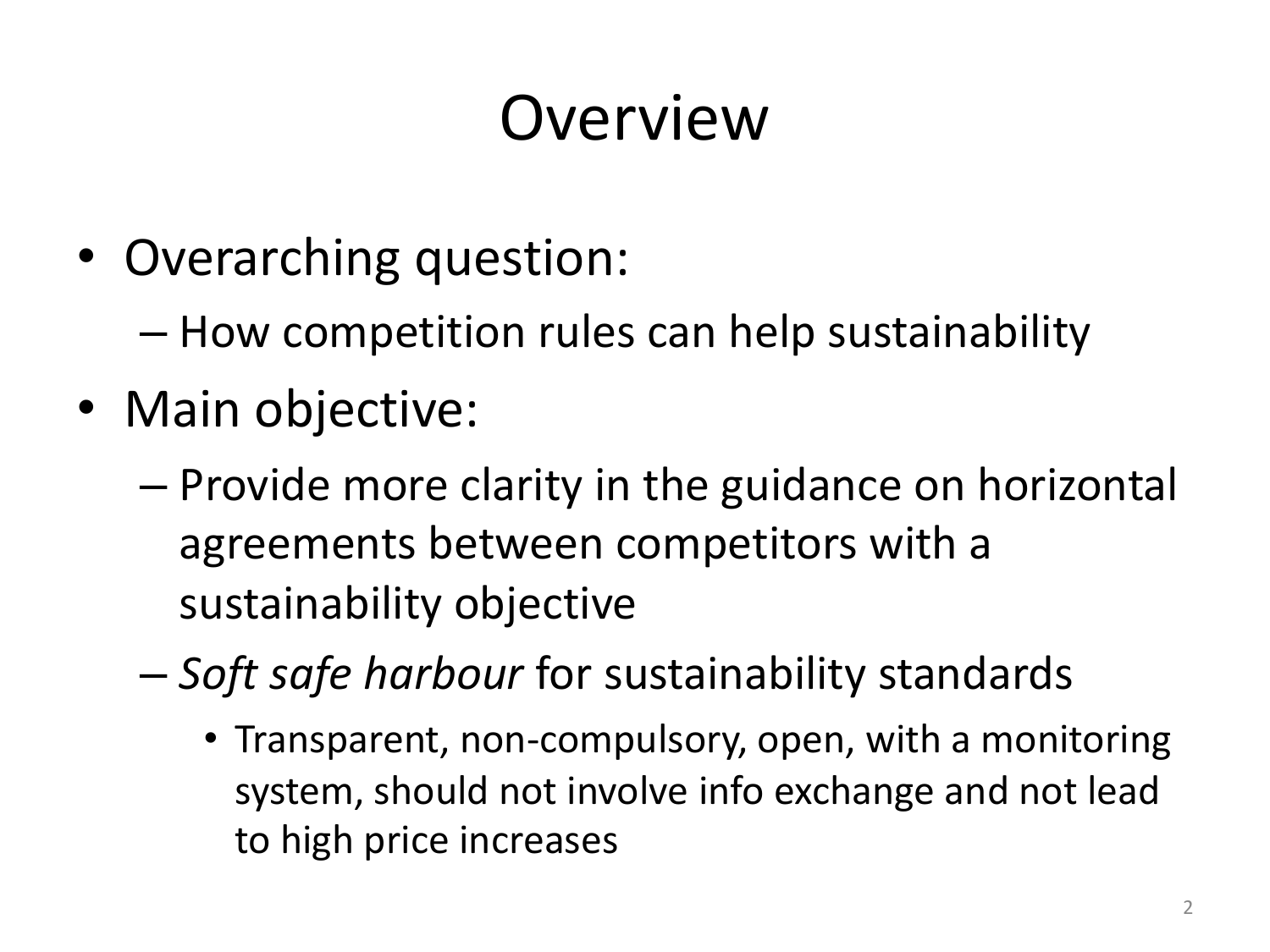# Article 101(3)

Some restrictive agreements may generate economic benefits > negative effects of the restriction of competition

Cumulative conditions for the exemption:

- 1. Efficiency gains
- 2. Benefit to consumers (in the relevant market)
- 3. Indispensability
- 4. No elimination of competition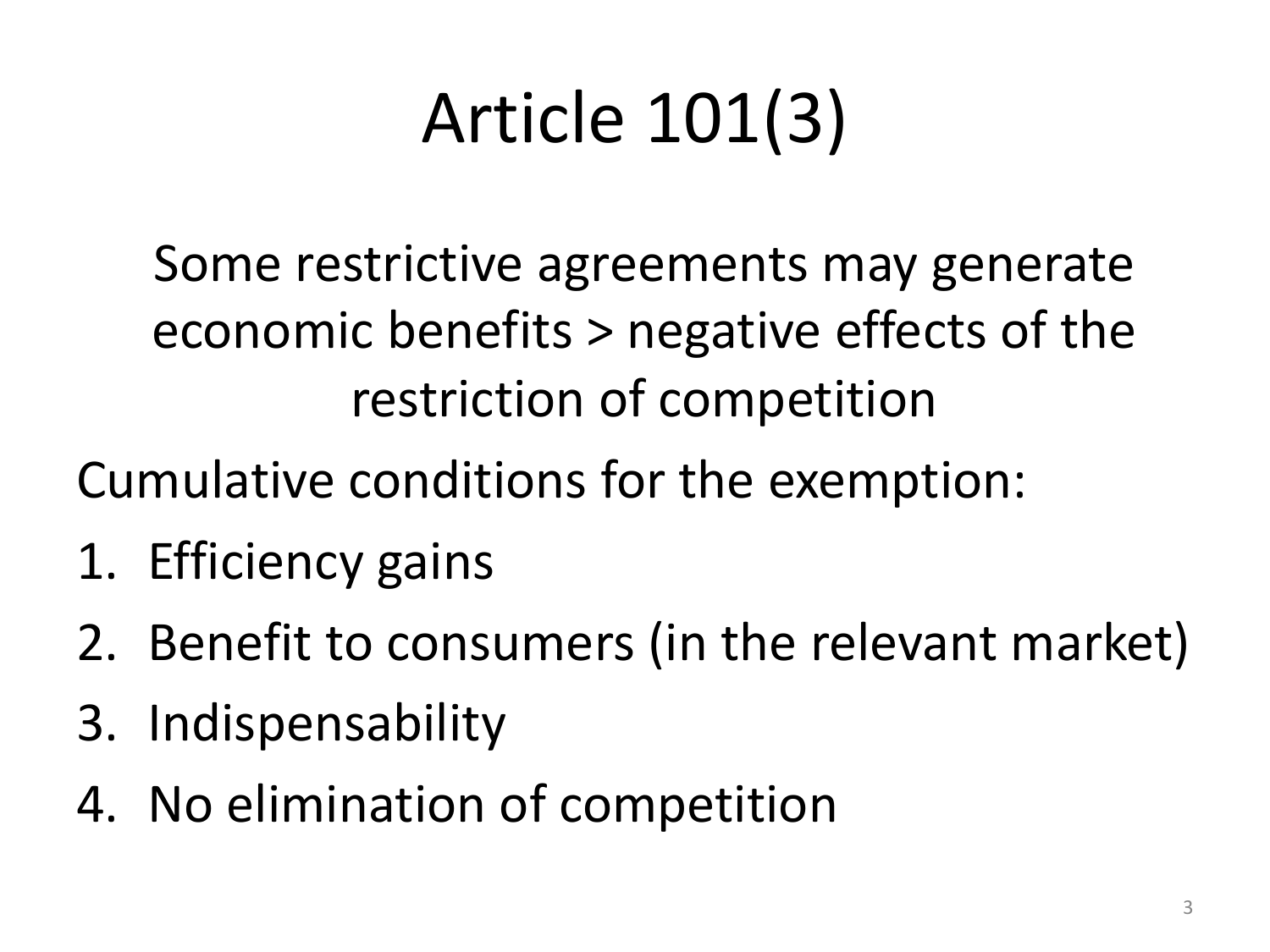## Major concerns

### **1. "Cartel greenwashing"**

- Anticompetitive agreements might hide under the green label
- Communication among competitors, even if for good reasons, might trigger anticompetitive coordination in other directions
- Unclear why "sustainability" would merit a distinct treatment other than the attempt to soften competition rules

### **2. It might play against sustainability**

- Competition is a major driver of innovation, which is key for sustainability
- Allowing for competition restrictions might hinder innovation
- Competition on the sustainability dimension eliminated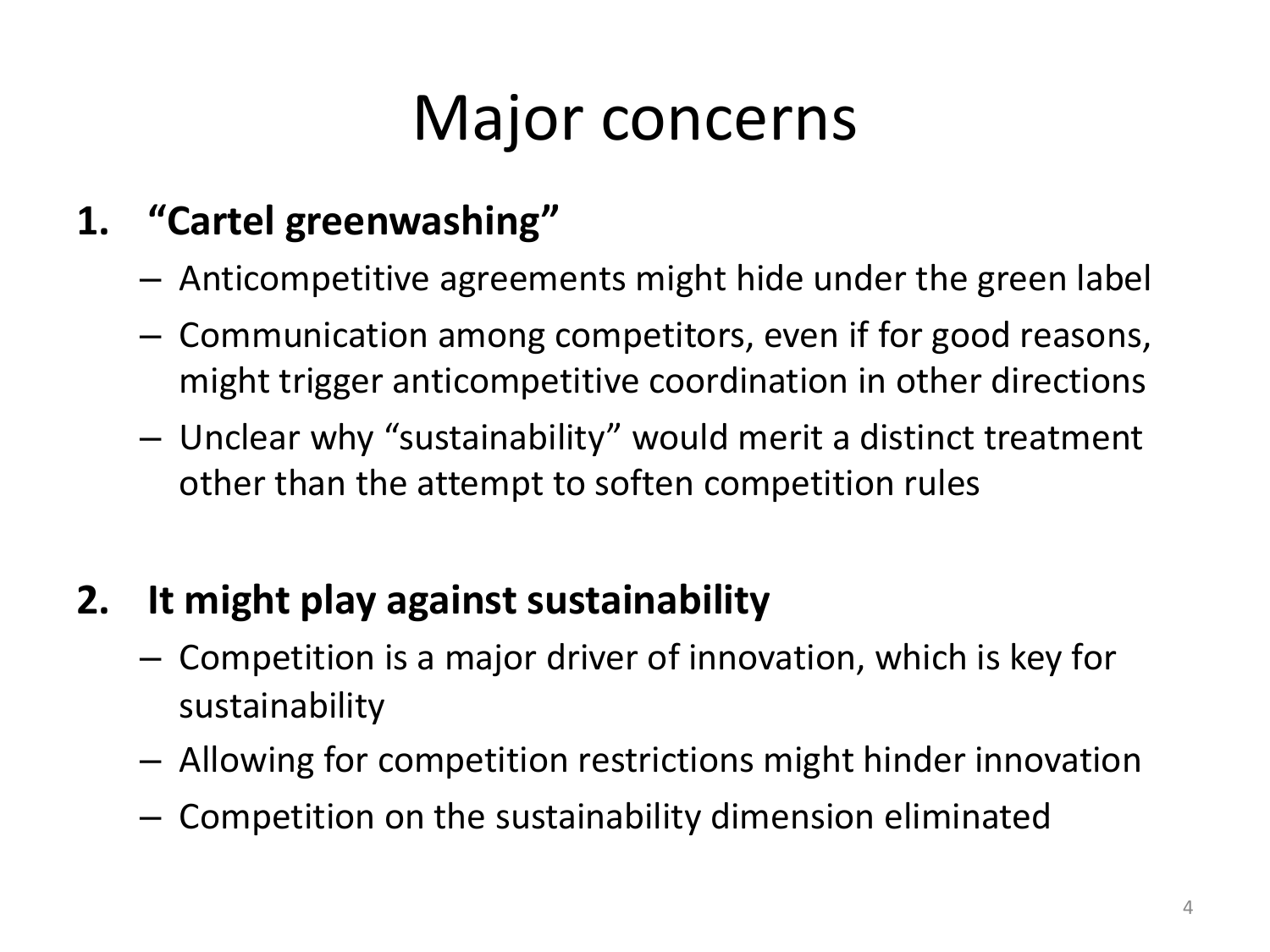### Major concerns

#### **3. What are firms' true intentions?**

- Why would firms "collectively" care about sustainability?
- Why are those "agreements" not achieved through regulation?

#### **4. A cover for price increases?**

- The presumption is that "sustainable" actions are costly, but how big is the required price increase?
- Very often, sustainability brings costs down, not up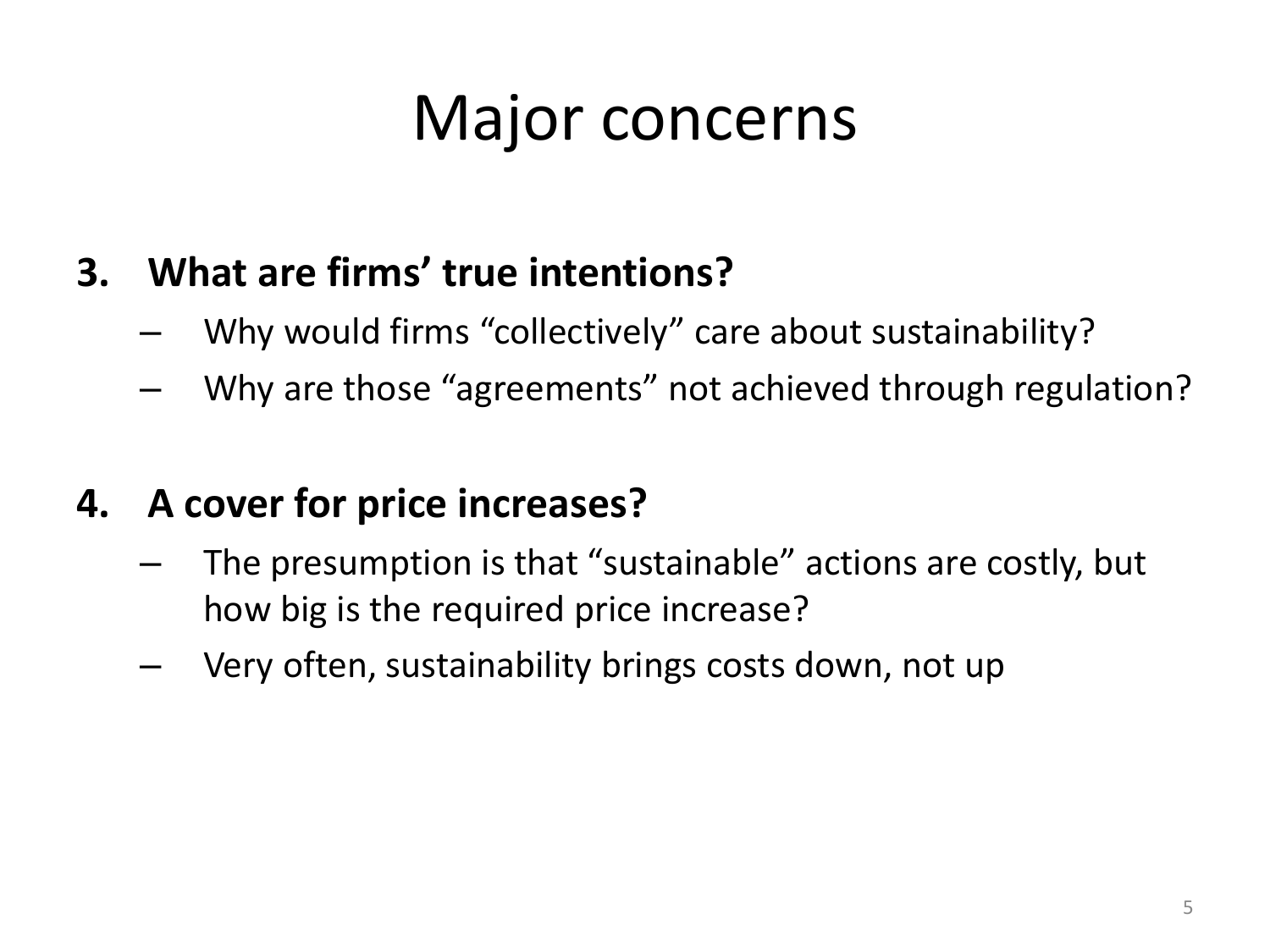# **A very cautious assessment of the sustainability agreements is required!**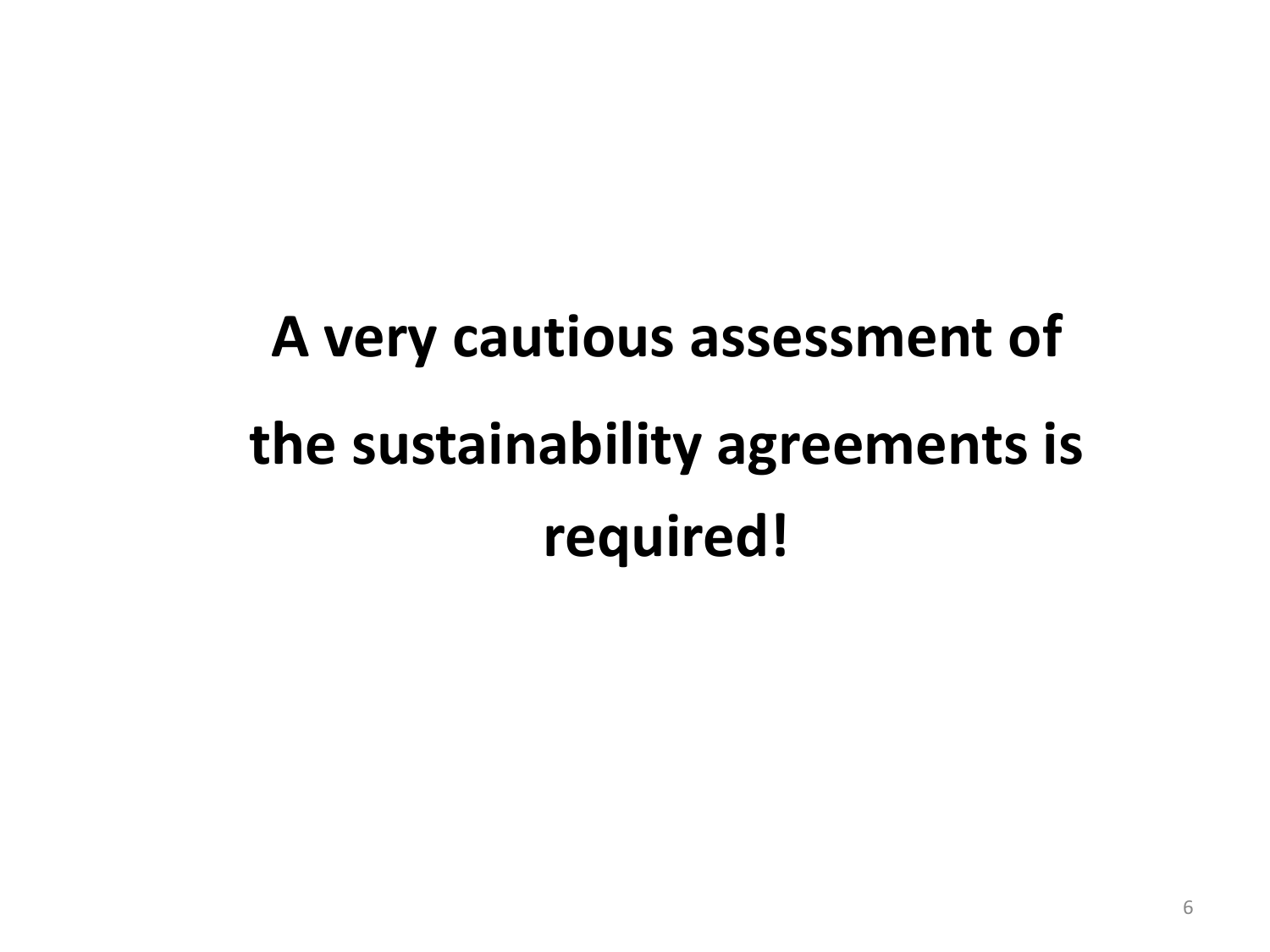## Some Remarks

#### • **Indispensabillity:** critical!

- Dutch coal case (2013): assessment of benefits vs costs, but why was the agreement to close down the coal plants necessary?
- Washing maching CECED (1999): why is an agreement necessary to stop producing low energy efficient washing machines? Diversion ratios?

#### • **Compensating benefits:**

- Is this going to be constantly monitored?
- Extremely complex to elicit WTP; oftentimes, non-existing products/technologies/materials involved
- **Residual competition:**
	- Rare to find cases in which *all* competition is eliminated
	- Even if residual competition remains, it does not mean it is not harmful